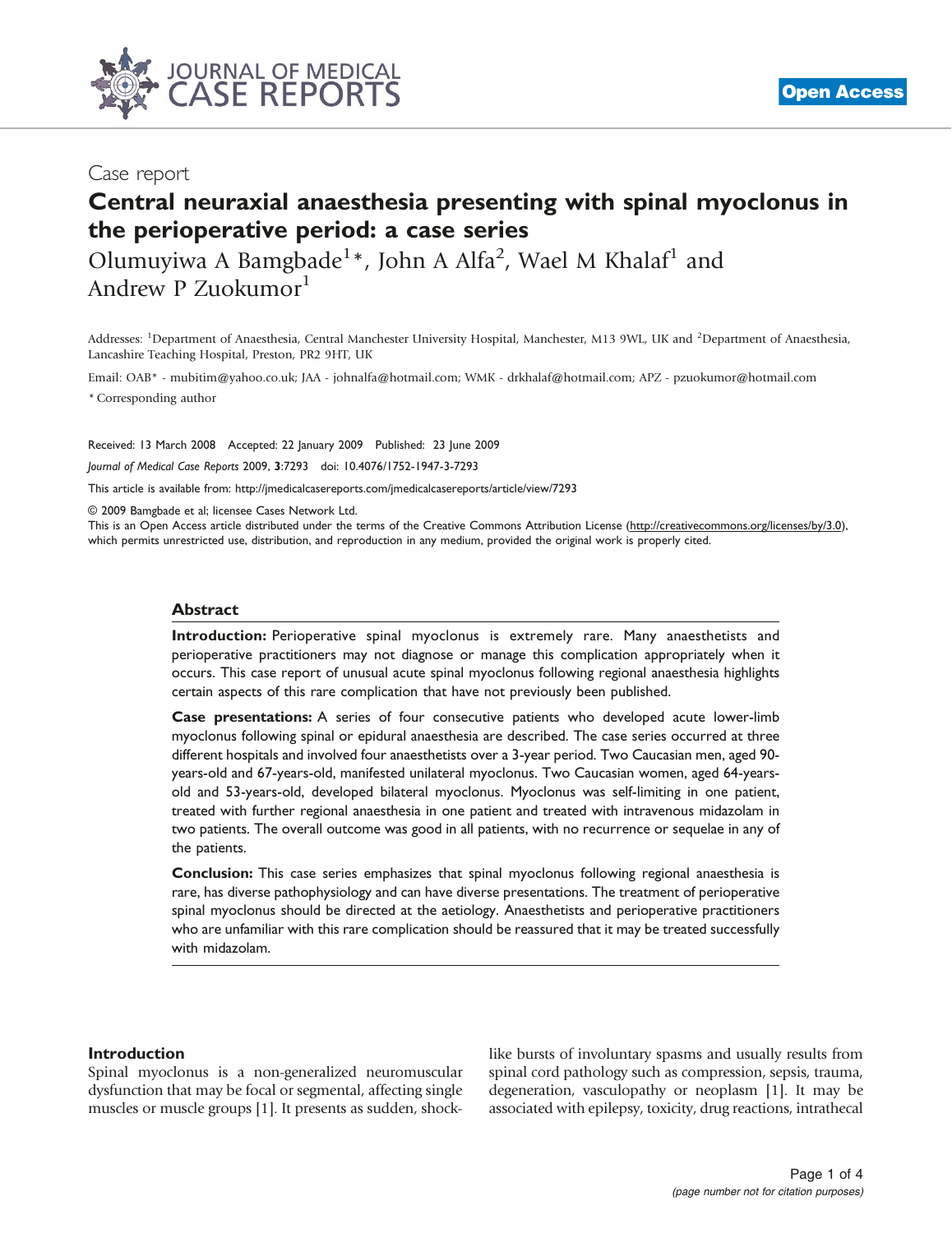analgesics/anaesthetics or intrathecal contrast material [\[1](#page-3-0),[2,3](#page-3-0)]. This report is a case study and discussion of unusual acute spinal myoclonus following regional anaesthesia. There are very few published reports on this matter, and this clinical report highlights certain aspects that have not been previously discussed in medical literature.

# Case presentations

## Case 1

A 90-years-old Caucasian man presented for prostatectomy. His co-morbidities included atrial fibrillation, cardiac failure, ischaemic heart disease and hypertension, but he had no history of neuropathy. Medications included digoxin, lisinopril, bendrofluazide and nitrates. Laboratory parameters were normal. He made an informed choice of regional anaesthesia. Standard perioperative monitoring included electrocardiography, noninvasive blood pressure and pulse oximetry. Combined spinal/epidural anaesthesia was performed aseptically at the L3/4 space using a 16 G Tuohy needle and a 26 G Whitacre needle. Spinal anaesthesia was established with 2 ml of heavy 0.5% bupivacaine and an epidural catheter inserted for postoperative analgesia. The regional anaesthesia procedure was uneventful. Adequate motor and sensory block was achieved at 10 minutes. Sensory block to the T8 dermatome was confirmed by loss of cold sensation. An initial attempt at lithotomy positioning was associated with right leg myoclonus, which resolved on placing the patient supine. After 10 minutes, repeat lithotomy positioning produced similar myoclonus. Therefore, an epidural dose of 10 ml of 0.25% bupivacaine was administered, with complete resolution of myoclonus after another 10 minutes. Surgery and follow-up after 30 days were uneventful.

## Case 2

A 64-years-old Caucasian woman presented for ureterotomy. Her co-morbidities included bronchitis, coronary artery disease and diabetes mellitus, but she had no history of neuropathy. Medications included salbutamol, nitrates and metformin. The patient made an informed choice of spinal anaesthesia. Standard perioperative monitoring was used. Spinal anaesthesia was performed aseptically at the L3/4 space using a 26 G Whitacre needle and 2 ml of heavy 0.5% bupivacaine. The spinal anaesthesia procedure was uneventful. Adequate motor and sensory block was achieved at five minutes. Sensory block up to the T6 dermatome was confirmed by loss of cold sensation. The intraoperative course was uneventful. After arriving back on the ward 60 minutes after instituting spinal anaesthesia, the patient developed lower-limb myoclonus, lasting less than three minutes and resolving spontaneously. There was no recurrence of myoclonus and no sequelae. Subsequent spinal block with bupivacaine three months later was uneventful.

## Case 3

A 53-years-old Caucasian woman presented for pelvic surgery. Her co-morbidities included hypertension and rheumatoid arthritis but no neuropathy. Medications included oestradiol, bendrofluazide and dexamethasone. Previous regional block and general anaesthesia were uneventful. Serum vitamin B12 level was 191 ng/L (normal range 200-900 ng/L), but other laboratory parameters were normal. The patient made an informed choice of spinal anaesthesia. Standard perioperative monitoring was used. Spinal block was performed aseptically at the L3/4 spinal space with a 25 G Whitacre needle and 2.5 ml of heavy 0.5% bupivacaine plus diamorphine 300 mcg. The spinal block procedure was uneventful. Adequate motor and sensory block was achieved at 5 minutes. Sensory block up to the T6 dermatome was confirmed by loss of cold sensation. The intraoperative course was uneventful. However, after returning to the ward, about 90 minutes after instituting spinal block, she developed lower-limb myoclonus. The myoclonus lasted one hour and was treated with intravenous midazolam 4 mg. Subsequent follow-up for two weeks revealed no sequelae and no recurrence of myoclonus.

## Case 4

A 67-years-old Caucasian man presented for refashioning of a left below-knee amputation stump. His co-morbidities included diabetes, cardiovascular disease, peripheral neuropathy, obesity and asthma. Medications included insulin, amlodipine, lisinopril, gabapentin and salbutamol. Previous regional block and general anaesthesia were uneventful. The patient made an informed choice of spinal anaesthesia. Standard perioperative monitoring was used. Spinal block was performed aseptically at the L4/5 spinal space with a 25 G Whitacre needle and 2.5 ml of heavy 0.5% bupivacaine plus diamorphine 300 mcg. The spinal block procedure was uneventful. Adequate motor and sensory block was achieved at five minutes. Adequate sensory block up to the T8 dermatome was confirmed by loss of cold sensation. The intraoperative course was uneventful. However, at the end of surgery, about 60 minutes after the spinal blockade, the patient complained of repetitive muscle spasm in the absent amputated limb. The phantom spasm was distressful to the patient and was promptly treated with intravenous midazolam 5 mg. There was no recurrence of myoclonus and no sequelae.

## **Discussion**

Spinal myoclonus is rare and usually involves muscles innervated by adjacent spinal-cord segments [\[1](#page-3-0)]. The pathophysiology of spinal myoclonus includes abnormal loss of inhibition from suprasegmental descending pathways, loss of inhibition from local dorsal horn interneurons, hyperactivity of contiguous anterior horn neurons,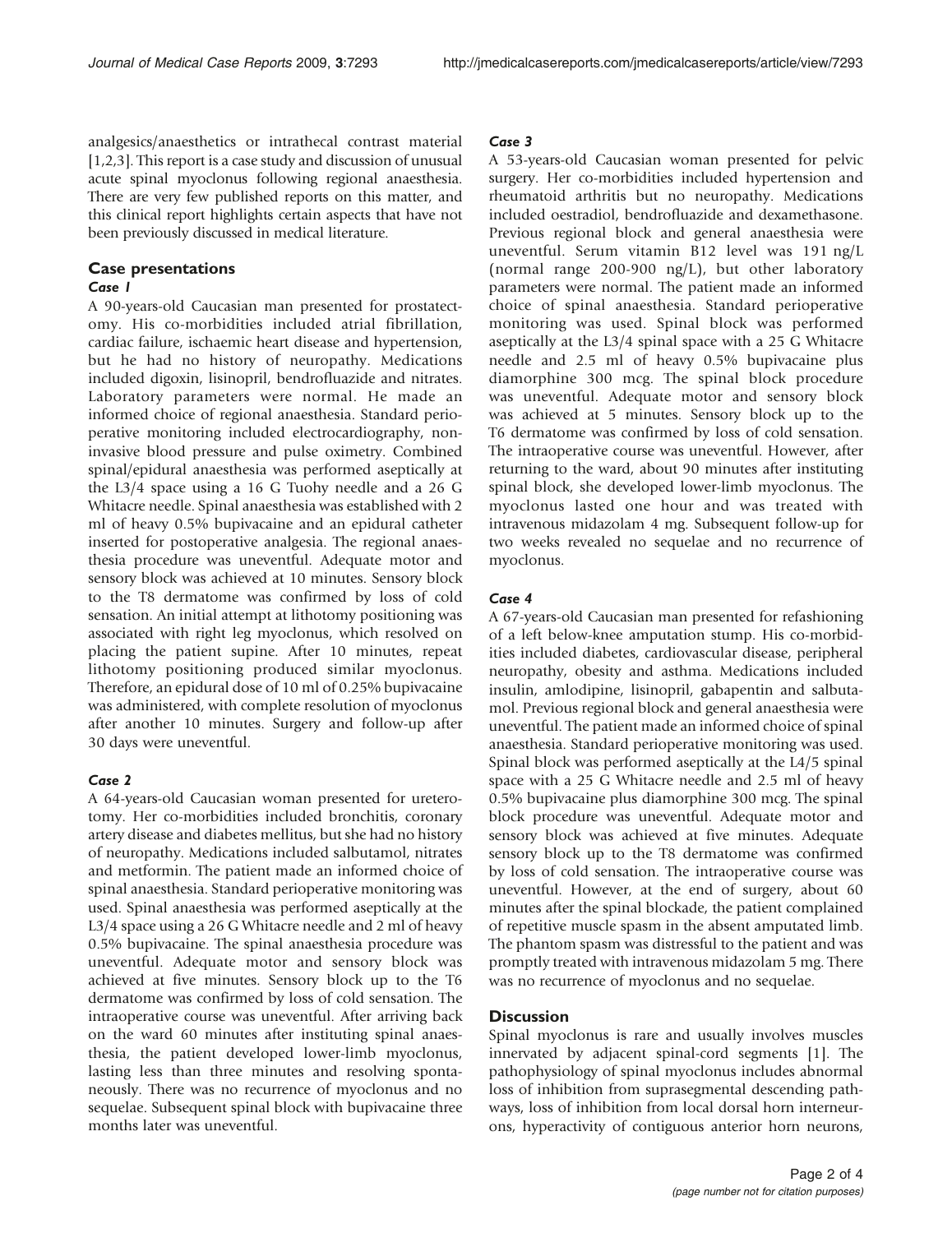and aberrant local axon re-excitations [\[1,2\]](#page-3-0). Loss of local or suprasegmental inhibitory function in the spinal cord may account for the myoclonus in this report. Myoclonus following regional anaesthesia is extremely rare, and there are only very few reports [\[3](#page-3-0),[4](#page-3-0)]. This case series occurred at three different hospitals and involved four anaesthetists over a three-year period. Rapid onset of myoclonus less than 90 minutes after spinal anaesthesia, as in our report, is extremely unusual. Previous reports recorded later onset times of many hours or days [\[3](#page-3-0),[4](#page-3-0)]. There is no obvious explanation for the extremely acute onset of myoclonus in our patients. The pathophysiology may be related to the neurotoxic effect of local anaesthetics or opioids and local neuronal irritation by spinal needle or catheter.

Spinal myoclonus may result from high-dose spinal, epidural or systemic opioid therapy [[2](#page-3-0),[5,6\]](#page-3-0). High doses of spinal opioid combined with spinal-cord or nerve degeneration are risk factors [[5\]](#page-3-0). Intravertebral disease is associated with increased risk of myoclonus because of the combination of spinal-cord/nerve dysfunction and high intrathecal or systemic opioid analgesia requirement. The pathophysiology of myoclonus following high-dose opioid analgesia may involve an imbalance between the activity of spinal and central opioid receptors or direct opioid toxicity on the medulla spinalis [[5\]](#page-3-0).

The management of opioid-induced spinal myoclonus involves change of opioid, dose reduction or change from intrathecal to systemic administration. Intrathecal dose reduction may be combined with systemic administration to improve the imbalance between spinal and central opioid receptor activity [[5\]](#page-3-0). None of the patients in this report received high doses of intrathecal opioid, and the two patients who did receive intrathecal opioid were administered a low dose of diamorphine 300 mcg. Therefore, these cases of spinal myoclonus are unlikely to be opioid-induced. However, it is possible that low doses of intrathecal opioid may contribute to spinal myoclonus in the presence of spinal-cord or neuromuscular dysfunction.

Local anaesthetic neurotoxicity may cause spinal myoclonus, and there have been some debate and reports regarding this adverse effect [\[3,4](#page-3-0),[7](#page-3-0)]. However, bupivacaine was the local anaesthetic administered to the patients in this report, and it has a good safety record especially at low doses of less than 13 mg, such as administered to these patients [\[7\]](#page-3-0). Although unlikely, it is possible that the occurrence of myoclonus was associated with local anaesthetic neurotoxicity in the presence of subtle underlying neuropathy.

Spinal myoclonus may result from local neuronal irritation or injury by the intrathecal needle or catheter. Spinalcord or nerve injury presents with pain during the regional anaesthesia procedure and subsequent acute neuropathy, with or without myoclonus, which may be unilateral or bilateral [[1,3,8\]](#page-3-0). Indwelling spinal or epidural catheters may cause myoclonus by irritating the spinal cord or nerve roots, and this complication can be treated by withdrawing the offending catheter [\[9\]](#page-3-0). Procedural neurologic injury may precipitate spinal myoclonus by causing abnormal impulse transmission or aberrant hyperexcitability in the spinal nerve root, with consequent disturbance of spinal inhibitory neurons and hyperexcitability of anterior horn cells. Sympathetic hyperexcitability may also contribute to spinal myoclonus [[1,8\]](#page-3-0). There was no obvious neurologic trauma during the regional block procedure for our patients, because the procedure was uneventful and comfortable for all the patients. However, subtle neurologic irritation may not manifest significant pain, but may aggravate pre-existing neuropathy and result in perioperative myoclonus such as in Case 4. Three patients denied pre-existing neuropathy, but it is possible that they had some degree of undiagnosed subtle pre-existing neuropathy, especially Patient 1 who was 90-years-old with risk of neurodegeneration and Patient 2 who had diabetes with risk of neuropathy.

Unilateral spinal myoclonus following regional anaesthesia, such as in Case 1 and Case 4, is extremely rare. A previous report involved epidural needle injury followed by rapid-onset spinal myoclonus, which was relieved by lumbar plexus block [[8\]](#page-3-0). The patient in Case 1 developed unilateral myoclonus following spinal block, which was relieved by further regional anaesthesia in the form of epidural block. Although it may seem somewhat ironic, the administration of further regional anaesthesia is an effective means of treating myoclonus following regional block, possibly by correcting the disinhibition and hyperactivity in the spinal cord [[6](#page-3-0),[8](#page-3-0)]. Another report of unilateral myoclonus involved intrathecal catheter irritation of spinal nerve root, with occurrence of spinal myoclonus whenever the patient stood up from a seated position; this was treated by catheter withdrawal [\[9](#page-3-0)]. The myoclonus in Patient 1 occurred at initial attempts to place the patient in lithotomy position. This may be associated with neuronal irritation by the indwelling epidural catheter and/or stretching of the spinal nerves during hip flexion. There is a report of amputation-stump myoclonus [\[10\]](#page-3-0), but our report of phantom-limb spasm in Patient 4 is unique and not previously reported. We believe this phantom spasm was due to loss of inhibition from descending spinal-cord pathways.

Vitamin deficiency syndromes may predispose to neuropathy and perianaesthesia myoclonus [[11](#page-3-0),[12](#page-3-0)]. A possible contributory factor to the myoclonus in Patient 3 is the